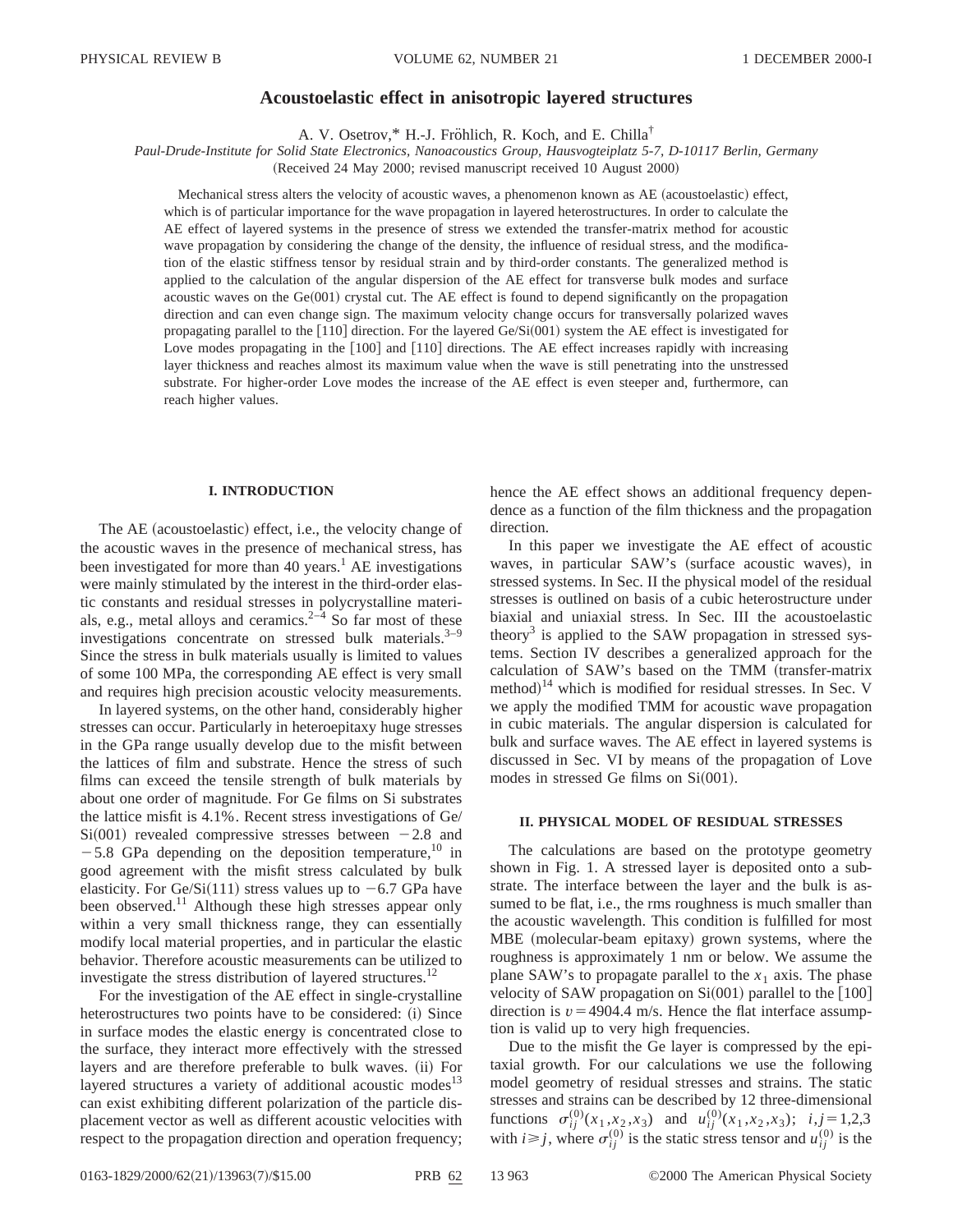

FIG. 1. Schematic illustration of the propagation geometry of a plane acoustic wave with wave vector **k**. The film is divided into sublayers when the stress changes with thickness.

static strain tensor. The superscript (0) denotes the static behavior where the parameters are independent of time and of SAW propagation. This general description is simplified by several assumptions. First of all we assume that Hooke's law

$$
u_{ij}^{(0)} = s_{ijkl} \sigma_{kl}^{(0)} \tag{2.1}
$$

is fulfilled, where  $s_{ijkl}$  are the components of the fourthorder compliance tensor. Hence the number of independent functions  $\sigma_{ij}^{(0)}(x_1, x_2, x_3)$ ;  $i, j = 1,2,3$ ;  $i \ge j$  is reduced to six. Second, we assume a homogeneous lateral stress distribution in the  $(x_1, x_2)$  plane, i.e., only the stress value  $\sigma_{ij}^{(0)}(x_3)$ changes as a function of the film thickness.

At the interface between the film and the substrate the stress is exclusively determined by the lattice mismatch, no stress components perpendicular to the interface exist:

$$
\sigma_{3i}^{(0)}(x_3) = 0. \tag{2.2}
$$

For  $Ge/Si(001)$  it has been observed that the stress suddenly changes at the different growth stages, directly related to the relief of misfit strain.<sup>10</sup> Such a stress behavior can be described by dividing the film in sublayers  $(Fig. 1)$ . The properties of the sublayers are determined by the identical material parameters differing only with respect to the three inplane stress components  $\sigma_{11}^{(0)}$ ,  $\sigma_{22}^{(0)}$ ,  $\sigma_{12}^{(0)}$ . In this particular case the static boundary conditions between the sublayers are automatically fulfilled since the normal stress components are equal to zero [see Eq.  $(2.2)$ ]. In principle, any stress profile within a layer can be simulated by constant stresses when the layer is splitted into a number of sublayers with gradually differing stresses. In Sec. IV we will explain how the transfer-matrix methods is particularly useful for the description of stressed multilayer systems.

In cubic heterostructures usually the lateral stress distribution is biaxial or uniaxial. For the  $Ge/Si(001)$  layered system the stress distribution is biaxial. If we assume  $\sigma_{11}^{(0)}$  $=\sigma_{22}^{(0)}=\sigma$ ,  $\sigma_{12}^{(0)}=0$ , Eqs. (2.1) and (2.2) give  $\sigma_{3i}^{(0)}=0$  and  $u_{11}^{(0)} = u_{22}^{(0)} \neq 0$ ,  $u_{33}^{(0)} \neq 0$ ,  $u_{ij}^{(0)} = 0$  for  $i \neq j$ , respectively. Hence one independent parameter  $\sigma$  for description of the residual stress is left and only axial static stresses and strains exist. However, the expressions derived further can also be used



FIG. 2. The natural state of matter changes to the initial state when stresses are applied. The acoustic propagation is studied within the final state.

for the uniaxial stress model in cubic materials, where  $\sigma_{11}^{(0)}$  $= \sigma$ ,  $\sigma_{22}^{(0)} = \sigma_{12}^{(0)} = 0$ , and  $u_{11}^{(0)} \neq 0$ ,  $u_{22}^{(0)} = u_{33}^{(0)} \neq 0$ ,  $u_{ij}^{(0)} = 0$  (*i*  $\neq$  *j*) is valid.

## **III. ACOUSTIC WAVES IN STRESSED HETEROSTRUCTURES**

In the theory of acoustoelasticity the acoustic propagation under residual stresses is commonly investigated in a prestressed body, the so-called initial state. $3$  The original state of the body free of stresses and strains is the natural state (Fig. 2). When the wave motion is superposed to the initial state the body is deformed to the final state. The problem of wave propagation under residual stresses is nonlinear. Therefore the Lagrangian description for the particle motion in space is preferable to the Eulerian. As acoustic parameters we use the displacement vector  $\xi_i$ , the strain tensor  $u_{ij}$ , and the stress tensor  $\sigma_{ii}$ . These parameters are determined by the difference between the final state displacement and the static displacement, the final and static strain, the second Piola-Kirchhoff stress tensor, and  $\sigma_{ij}^{(0)}$ . The following assumptions<sup>3</sup> are made:  $(i)$  The predeformation is static and the body is at equilibrium in the initial state. (ii) The superposed dynamic motion (responsible for wave propagation) is small. (iii) In the natural state the body is homogeneous but anisotropic. (iv) The process of deformation is either isentropic or isothermal.  $(v)$  The body is hyperelastic. With these assumptions the equation of motion becomes $3$ 

$$
\frac{\partial}{\partial x_j} \left[ \sigma_{ij} + \sigma_{jk}^{(0)} \frac{\partial \xi_i}{\partial x_k} \right] = \rho^{new} \frac{\partial^2 \xi_i}{\partial t^2},
$$
\n(3.1)

where  $\rho^{new}$  is the density after static strains,

$$
\rho^{new} \approx \rho (1 - \Delta u^{(0)}),\tag{3.2}
$$

$$
\Delta u^{(0)} = u_{11}^{(0)} + u_{22}^{(0)} + u_{33}^{(0)} = \frac{\partial \xi_1^{(0)}}{\partial x_1} + \frac{\partial \xi_2^{(0)}}{\partial x_2} + \frac{\partial \xi_3^{(0)}}{\partial x_3},
$$
\n(3.3)

 $\rho$  is the density of the unstressed material and  $t$  is the time, respectively. Furthermore Hooke's law can be written as  $\sigma_{ij} = C_{ijkl} u_{kl}$  or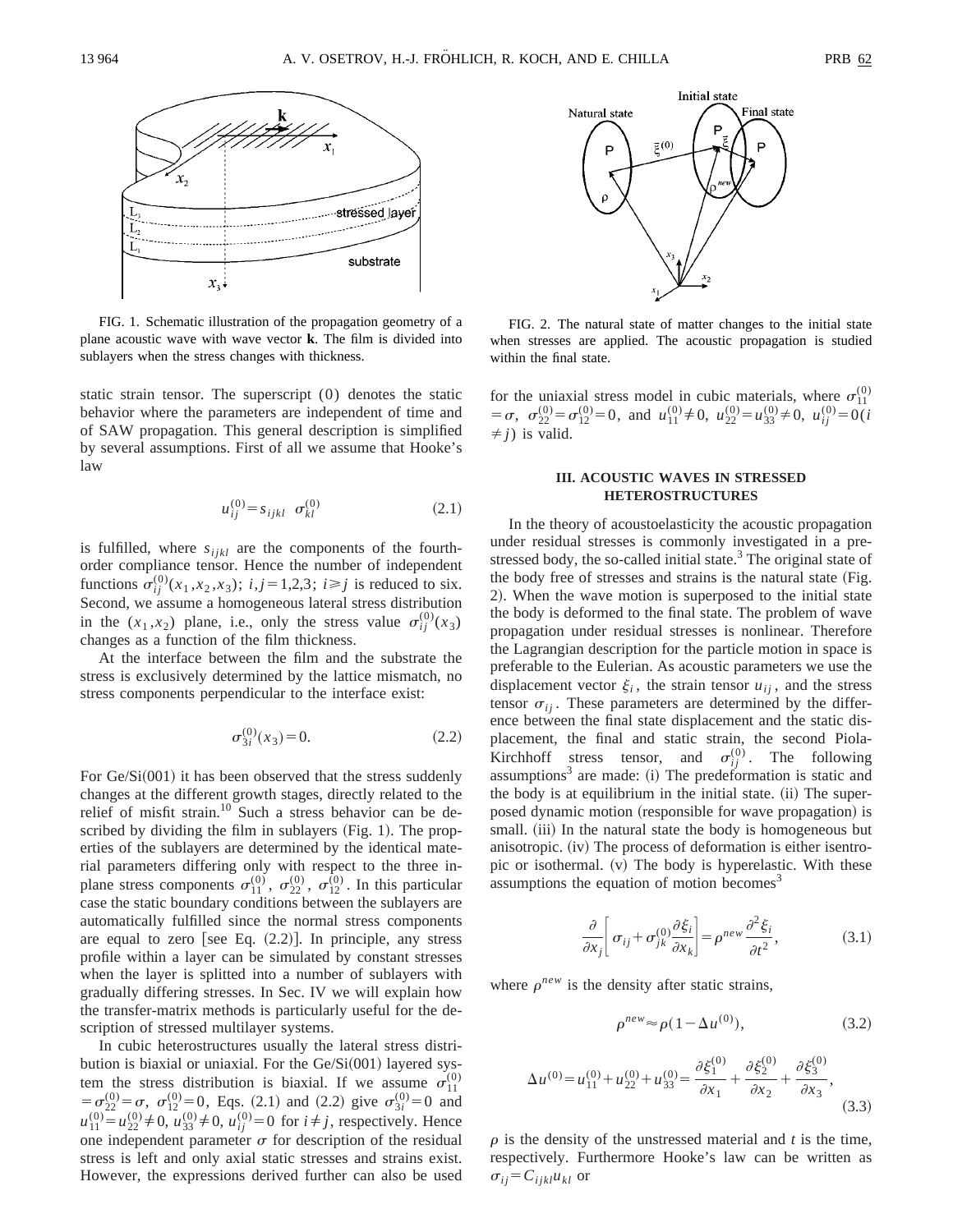$$
\sigma_{ij} = C_{ijkl} \frac{\partial \xi_k}{\partial x_l},\tag{3.4}
$$

where  $C_{ijkl}$  are the modified second order stiffness moduli (fourth-order tensor),

$$
C_{ijkl} = c_{ijkl}(1 - \Delta u^{(0)}) + c_{ijklmn}u_{mn}^{(0)} + c_{mjkl}\frac{\partial \xi_i^{(0)}}{\partial x_m}
$$

$$
+ c_{imkl}\frac{\partial \xi_j^{(0)}}{\partial x_m} + c_{jiml}\frac{\partial \xi_k^{(0)}}{\partial x_m} + c_{ijkm}\frac{\partial \xi_l^{(0)}}{\partial x_m}, \qquad (3.5)
$$

and  $c_{ijkl}$  are the second-order stiffness moduli (fourth-order tensor),  $c_{ijklmn}$  are the third-order stiffness moduli (sixthorder tensor), respectively. For arbitrary materials  $c_{ijklmn}$ have 56 independent coefficients. In case of cubic materials only six independent moduli are left.<sup>18</sup> In Eqs.  $(3.1)$ – $(3.5)$ and later Cartesian coordinates  $x_i$  refer to the position of a mass element in the initial state.

Expressions  $(3.1)$ – $(3.5)$  represent the total system of equations for the wave propagation in a stressed body, containing nine variables (six stress components  $\sigma_{ij}$  and three displacement components  $\xi_i$ ) and nine equations [three equations of motion  $(3.1)$  and six equations derived from Hooke's law  $(3.4)$ . The main deviations within the system of equations with respect to an unstressed body refer to: (i) a modified density  $\rho^{new}$  instead of  $\rho$  in the equations of motion  $(3.1);$  (ii) a modified stiffness tensor  $C_{ijkl}$  instead of  $c_{ijkl}$  in Hooke's law  $(3.4);$  (iii) an additional term law (3.4); (iii) an additional term  $\partial/\partial x_j [\sigma_{jk}^{(0)}(\partial \xi_i/\partial x_k)]$  within the new equations of motion  $(3.1)$ . The modified density as well as the stiffness tensor do not alter the main structure of the Eqs.  $(3.1)$  and  $(3.4)$ , because both  $\rho^{new}$  and  $C_{ijkl}$  do not depend on the coordinates within each sublayer. Thus the layer properties change abruptly at the interface. However, assumption (iii) has serious consequences for the solution of the problem. We shall discuss this in detail in Sec. IV. Here we first rewrite Eqs.  $(3.1)$  and  $(3.5)$  for our model.

Assuming plane-wave propagation perpendicular to  $x_2$ , i.e.,  $\partial \xi_i / \partial x_2 = 0$ , homogenous static stresses within the sublayer, i.e.,  $\sigma_{ij}^{(0)}(x_1, x_2, x_3) = \sigma_{ij}^{(0)}$ , and the vanishing of the transverse shear stress at the free surface [see Eq.  $(2.2)$ ], Eq.  $(3.1)$  becomes

$$
\frac{\partial \sigma_{ij}}{\partial x_j} + \sigma_{11}^{(0)} \frac{\partial^2 \xi_i}{\partial x_1^2} = \rho^{new} \frac{\partial^2 \xi_i}{\partial t^2}.
$$
 (3.6)

It depends only on the diagonal static stress in the direction of the wave propagation. In the case of axial static stresses and strains expression  $(3.5)$  can be represented as

$$
C_{ijkl} = c_{ijkl} \left( 1 + u_{ii}^{(0)} + u_{jj}^{(0)} + u_{kk}^{(0)} + u_{ll}^{(0)} - u_{11}^{(0)} - u_{22}^{(0)} - u_{33}^{(0)} \right) + c_{ijklmn} u_{mn}^{(0)}.
$$
\n(3.7)

The boundary conditions for the wave motion at the interface between the layers I and II are determined by the continuous particle displacement

$$
\xi_i^{(I)}|_S = \xi_i^{(II)}|_S \tag{3.8}
$$

and continuous forces



FIG. 3. Schematic illustration of the transformation of the boundary condition from the initial state with normal **N** and final state with normal **n** at the interface *S* between layer I and substrate II.

$$
\begin{aligned} \left[ \left( \sigma_{ij}^{(0,I)} + \sigma_{ij}^{(I)} \right) + \left( \sigma_{kj}^{(0,I)} + \sigma_{kj}^{(I)} \right) \frac{\partial \xi_j^{(I)}}{\partial x_k} \right] N_j \Big|_S \\ = & \left[ \left( \sigma_{ij}^{(0,II)} + \sigma_{ij}^{(II)} \right) + \left( \sigma_{kj}^{(0,II)} + \sigma_{kj}^{(II)} \right) \frac{\partial \xi_j^{(II)}}{\partial x_k} \right] N_j \Big|_S ; \end{aligned} \tag{3.9}
$$

superscripts  $(II)$ ,  $(II)$ , denote the layer numbers and *S* is the interface surface, respectively.  $N=N_i$  is the normal between layers at the initial state  $(Fig. 3)$ . On each side of Eq.  $(3.9)$ the second terms accounts for stress transformation from the initial state (with normal  $\bf{N}$ ) to the final state (with normal **n**).

Neglecting the term  $\sigma_{kj}^{(I,II)}(\partial \xi_i / \partial x_k)$ , considering **N**  $=$  (0,0,1) and taking into account Eqs. (2.2) we obtain for Eq.  $(3.9)$ 

$$
\sigma_{i3}^{(I)}|_S = \sigma_{i3}^{(II)}|_S. \tag{3.10}
$$

Expression  $(3.10)$  is similar for the wave propagation without static stresses. For the free surface, i.e., the surface of the upper layer,  $\sigma_{i3}|_S=0$ .

### **IV. TRANSFER-MATRIX METHOD FOR SAW PROPAGATION UNDER RESIDUAL STRESS**

For the calculation of SAW's in layered structures mainly two approaches have been applied so far. In the partial wave method an exponential ansatz is assumed for the acoustic displacements in the substrate as well as in each layer in both  $x_1$  and  $x_3$  directions. Then a total system of coupled nonlinear equation can be formulated when the boundary conditions are taken into account. This approach has also been extended to stressed material regarding static stresses only.<sup>19</sup> However, for multilayered systems the coefficient determinant for the boundary conditions is multidimensional and can influence the stability of the numerical solution significantly. This problem can be overcome by applying the TMM (transfer-matrix method) for acoustic wave propagation.<sup>14,15</sup> The TMM is based on a complete set of independent parameters that are continuous at the interfaces. Then the boundary conditions are automatically fulfilled. Hence the TMM is particularly useful for multilayered heterostructures. Here we will formulate the TMM for SAW propagation under residual stresses.

According to Fahmy and  $\text{Adler}^{14}$  we represent the stress and the displacement by the ansatz

$$
\sigma_{ij}(x_1, x_3) = \hat{\sigma}_{ij}(x_3) e^{j(\omega t - kx_1)}, \tag{4.1}
$$

$$
\xi_i(x_1, x_3) = \hat{\xi}_i(x_3) e^{j(\omega t - kx_1)}, \tag{4.2}
$$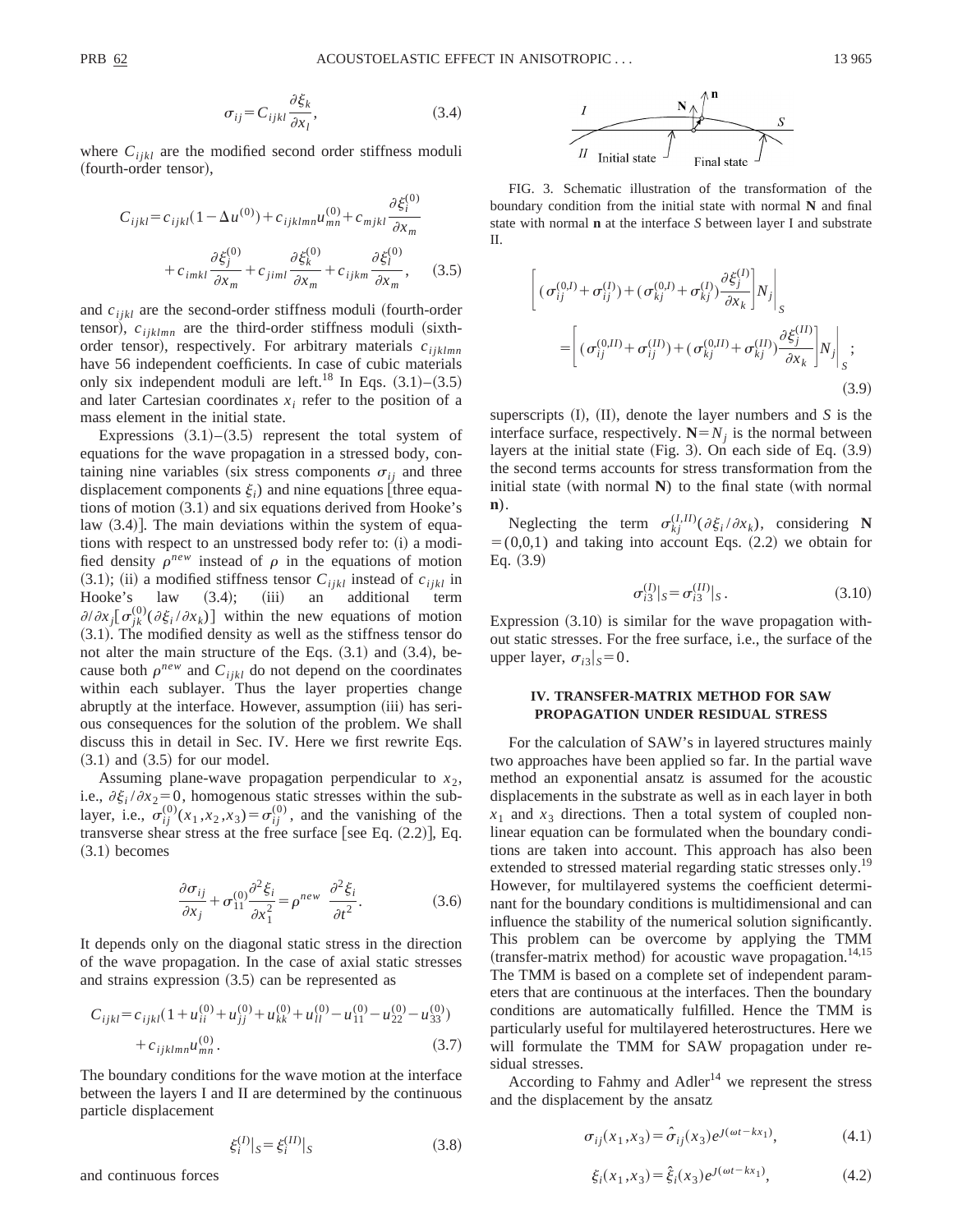where  $\hat{\sigma}_{ij}(x_3)$  and  $\hat{\xi}_i(x_3)$  describe the depth dependence for the total system,  $k = \omega/v$  is the wave number,  $\omega = 2 \pi f$  the angular frequency, and *v* is the phase velocity. Insertion of Eqs.  $(4.1)$  and  $(4.2)$  into the equation of motion  $(3.1)$  gives

$$
\frac{d\hat{\sigma}_{i3}}{dx_3} = -(\rho^{new}\omega^2 - \sigma_{11}^{(0)}k^2)\xi_i + Jk\hat{\sigma}_{i1}
$$
(4.3)

and into Hooke's law  $(3.4)$  gives

$$
\hat{\sigma}_{i1} = -j k C_{i1k1} \hat{\xi}_k + C_{i1k3} \frac{d \hat{\xi}_k}{dx_3},
$$
  

$$
\hat{\sigma}_{i3} = -j k C_{i3k1} \hat{\xi}_k + C_{i3k3} \frac{d \hat{\xi}_k}{dx_3}.
$$
 (4.4)

After substitution of  $\hat{\sigma}_{i1}$  from Eq. (4.4) in Eq. (4.3) we receive the following system of six differential equations for  $\hat{\sigma}_{i3}$  and  $\hat{\xi}_{i}$ 

$$
\frac{d\hat{\sigma}_{i3}}{dx_3} = -\omega^2 \left[ \rho^{new} \delta_{ik} - \frac{1}{v^2} (C_{i1k1} + \sigma_{11}^{(0)} \delta_{ik}) \right] \hat{\xi}_k
$$

$$
+ Jk C_{i1k3} \frac{d\hat{\xi}_k}{dx_3}, \qquad (4.5)
$$

$$
C_{i3k3}\frac{d\hat{\xi}_k}{dx_3} = JkC_{i3k1}\hat{\xi}_k + \hat{\sigma}_{i3},
$$

with  $\delta_{ik}$  being the Kronecker-symbol. Since the solution of the system of equations has to be continuous at the interfaces we construct according to the boundary conditions  $(3.8)$  and  $(3.10)$  a vector

$$
\Gamma = [\hat{\sigma}_{13}\hat{\sigma}_{23}\hat{\sigma}_{33}j\,\omega \hat{\xi}_1j\,\omega \hat{\xi}_2j\,\omega \hat{\xi}_3]^T \tag{4.6}
$$

of the displacement components  $\xi$ <sub>*i*</sub> and three components of stress tensor  $\hat{\sigma}_{i3}$ , where *T* denotes the transpose of the matrix. Then Eq.  $(4.5)$  can be written in the matrix representation

$$
\frac{d\Gamma}{dx_3} = J\omega \mathbf{F}(v)\Gamma,\tag{4.7}
$$

where

$$
\mathbf{F}(v) = \frac{1}{v^2} \begin{bmatrix} v \mathbf{B} \mathbf{C}^{-1} & v^2 \rho^{new} \mathbf{I} - \mathbf{A} + \mathbf{B} \mathbf{C}^{-1} \mathbf{B}^T \\ v^2 \mathbf{C}^{-1} & v \mathbf{C}^{-1} \mathbf{B}^T \end{bmatrix}, \quad (4.8)
$$

with

$$
\mathbf{A} = C_{i1k1} + \sigma_{11}^{(0)} \delta_{ik}, \quad \mathbf{B} = C_{i1k3}, \tag{4.9}
$$

$$
\mathbf{B}^T = C_{i3k1}, \quad \mathbf{C} = C_{i3k3},
$$

**I** being the identity matrix and

$$
\mathbf{A} = \begin{bmatrix} C_{11} + \sigma_1^{(0)} & C_{16} & C_{15} \\ C_{16} & C_{66} + \sigma_1^{(0)} & C_{56} \\ C_{15} & C_{56} & C_{55} + \sigma_1^{(0)} \end{bmatrix}, (4.10)
$$



FIG. 4. Azimuthal dependence of the phase velocity shift  $\Delta v$  for  $Ge(001)$  for the SAW (solid), the quasitransverse (dotted), and the transverse bulk waves (dashed) under biaxial stress of  $-1$  GPa. The inset shows the azimuthal phase velocity dispersion of the  $Si(001)$ cut for the SAW, the leaky SAW, as well as the transverse bulk wave  $(TBW2)$  and the quasitransverse bulk wave  $(TBW1)$ .

$$
\mathbf{B} = \begin{bmatrix} C_{15} & C_{14} & C_{13} \\ C_{56} & C_{46} & C_{36} \\ C_{55} & C_{45} & C_{35} \end{bmatrix}, \quad \mathbf{C} = \begin{bmatrix} C_{55} & C_{45} & C_{35} \\ C_{45} & C_{44} & C_{34} \\ C_{35} & C_{34} & C_{33} \end{bmatrix},
$$

according to Voigt notation. Expressions  $(4.6)$ – $(4.7)$  have the same character as for the transfer-matrix approach without static stresses and strains. Hence the numerical procedure for the solution is similar to the unstressed body. For  $\sigma_{11}^{(0)}$  $=0$ ,  $\rho^{new} = \rho$  and  $C_{ijkl} = c_{ijkl}$  the solution for the wave propagation in the unstressed body can be found.

# **V. ACOUSTOELASTIC EFFECT IN SEMI-INFINITE CUBIC MATERIALS**

The calculation of acoustic waves in a homogeneous halfspace has already been treated in the earlier literature. The isotropic case is addressed, e.g., in the review of Pao *et al.*<sup>3</sup> The first calculation of the influence of stress on SAW's was carried out by Hayes and Rivlin.<sup>5</sup> Hirao *et al.*<sup>6</sup> discussed stress variations as a function of penetration depth. Mase and Johnson<sup>7</sup> presented calculations for SAW in homogeneously stressed half space. In this section we apply the generalized transfer-matrix method for the calculation of acoustic waves in semi-infinite cubic substrates. It is well known that in cubic materials the two orthogonally polarized transverse bulk waves propagating parallel to the  $[100]$  crystal axis have the same phase velocity. When the propagation direction is rotated in the  $(001)$  plane the phase velocity of the transverse bulk waves split off and one mode becomes quasitransverse while the other still stays pure transversally polarized. The quasitransverse wave exhibits a large angular dispersion while the velocity of the pure transverse wave is constant over the total angular range. The SAW on the  $(001)$ cut in the  $[100]$  direction is polarized within the sagittal plane, i.e., the plane determined by the normal of the plane and the wave propagation direction, hence it is a Rayleightype wave. Also the SAW shows an angular velocity dispersion (see inset in Fig. 4). When it approaches the  $[110]$  di-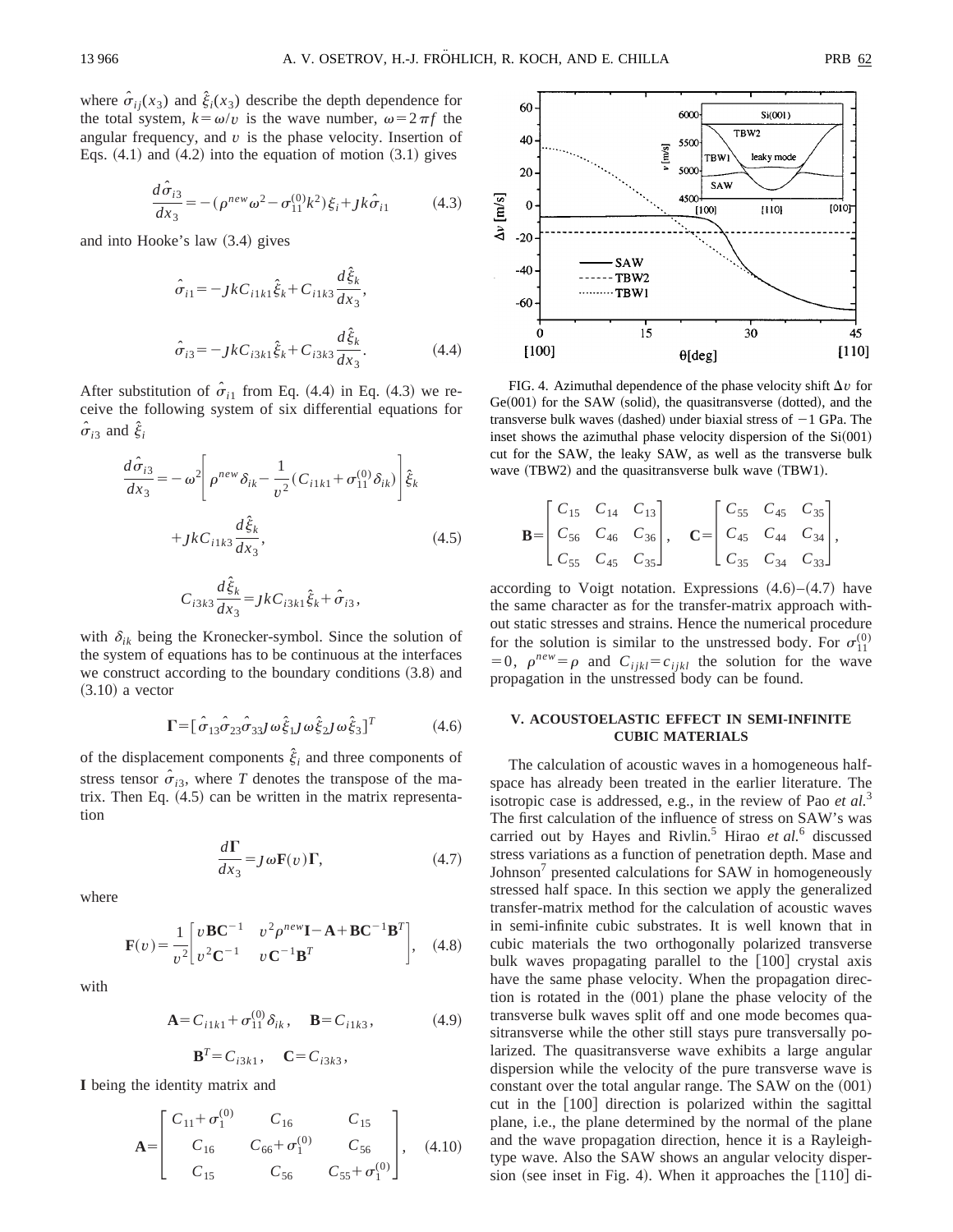TABLE I. Elastic constants  $c_{ij}$  [GPa] and density  $\rho \left[ k g / m^3 \right]$  of Si and Ge (Ref. 18).

|    | $c_{11}$ | $c_{12}$ | $c_{44}$ | ρ      |
|----|----------|----------|----------|--------|
| Si | 165      | 64       | 79.2     | 2329   |
| Ge | 129      | 48       | 67.1     | 5323.4 |

rection it changes the polarization from sagittal to transverse and converts into the quasitransverse bulk wave. However, for the  $[110]$  direction also a true sagittally polarized SAW exists. This wave appears from the leaky branch and has been discussed in detail by Farnell.<sup>20</sup>

Table I lists elastic constants; in Table II the respective phase velocities of Si and Ge are plotted, which are calculated from the data of Table I. Here we are mainly interested in the mode behavior as a function of the residual stress. In particular, we will discuss the influence of the stress on the SAW and the transverse modes for very thick Ge layers approximated by a semi-infinite model, where the wave properties are determined by the layer properties only. The velocities are calculated for the data from Tables I and III. Figure 4 shows the angular dependence of the AE effect  $\Delta v(\sigma) = v(\sigma) - v(0)$  at a biaxial stress of  $-1$  GPa for Ge(001);  $v(\sigma)$  and  $v(0)$  are the phase velocities with and without stress, respectively. Obviously the AE effect depends on the propagation direction. While the AE effect is small and constant for the pure transverse wave, the change of the velocity is very high for the quasitransverse mode in the symmetry directions and moreover changes even sign. The SAW propagation parallel to  $|100|$  is only slightly influenced by stress. However, when the polarization of the SAW changes to transverse, the wave is increasingly influenced by stress. The maximum change of about  $-65$  m/s is calculated near the  $[110]$  direction, where the SAW is polarized almost transversally.

In a first approximation the dependence of the phase velocity on the stress is linear. Then the relative velocity shift  $\delta v(\sigma) = \Delta v(\sigma) [-1GPa/\sigma] - \Delta v(-1GPa)$  can be calculated. As shown in Fig. 5 for the quasitransversal bulk wave and the SAW the values of  $\delta v(\sigma)$  are quite small although the stress changes by more then one order of magnitude. Only in the small angular range at about  $25^\circ$  a more drastic change of  $\delta v$  of the SAW is observed. For the pure transverse wave (not shown in Fig.  $5$ ) the relative velocity shift is independent on the azimuthal propagation direction, i.e.,  $\delta v = -0.08$  m/s and  $\delta v = 0.41$  m/s for  $-0.2$  GPa and  $-5$ GPa, respectively. The steep variation for the SAW at about 25 ° results from the rapid increase of the AE effect in this angular region (Fig. 4). When the stress increases  $\delta v$ switches from positive to negative. By using  $\delta v$  from Fig. 5

TABLE II. Calculated sound velocities on  $Si(001)$  and  $Ge(001)$ .

| Propagation         | Wave type                  | Phase velocity $\lceil m/s \rceil$ |         |  |
|---------------------|----------------------------|------------------------------------|---------|--|
| direction           |                            | Si(001)                            | Ge(001) |  |
| [100]               | transverse wave            | 5831.5                             | 3550.3  |  |
| $\lceil 100 \rceil$ | SAW, sagittal polarization | 4904.4                             | 2933.7  |  |
| $[110]$             | transverse wave            | 4656.5                             | 2758.2  |  |

TABLE III. 3rd-order elastic constants  $c_{ijk}$ [GPa] of Ge (Ref. 18).

| $c_{111}$ | $c_{112}$ | $c_{123}$ | $c_{144}$ | $c_{155}$ | $c_{456}$ |
|-----------|-----------|-----------|-----------|-----------|-----------|
| -720      | $-380$    | $-30$     | $-10$     | $-305$    | $-45$     |

and  $\Delta v$  from Fig. 4 the total AE effect can be estimated for different stresses and azimuthal propagation directions. For a typical biaxial stress of  $-0.2$  GPa in thick films the AE effect for SAW propagation near the  $[110]$  direction is about  $-12$  m/s. This velocity change is indeed remarkable and accessible to measurement by high accuracy acoustic methods.

#### **VI. LOVE WAVES IN STRESSED GE/SI(001)**

Although the general behavior of Ge and Si is similar, the acoustic modes of Ge are considerably slower (cf. Table II). Hence when a Ge layer is deposited on a Si substrate the phase velocity of all surface modes decreases depending on both the layer thickness *h* and the frequency *f* of the wave. For layered systems, where the film slows down the wave propagation, new transversally polarized surface modes, socalled Love modes, appear.

For a thin Ge film the velocity of this mode is close to the bulk wave of the Si substrate. With increasing the thickness the velocity decreases until it converges to the velocity of the bulk wave of Ge (cf. Table II). Additionally higher order modes set in when *fh* reach certain threshold values. Figure 6 shows the *f h* dispersion of the phase velocity for the fundamental and the higher-order Love modes for the  $|100|$  direction calculated by the TMM. For the  $[110]$  direction the Love waves sets in from the quasitransverse wave.

For a homogeneously stressed layer on a surface of a semi-infinite elastic medium Maradudin and Mayer $^{16}$  have analytically derived the velocity change in case of the thin film approximation. Here the acoustic wavelength is much larger than the film thickness and the displacement field can be considered to vary only slightly on a length scale given by the film thickness.<sup>17</sup> For thicker films, however, the displace-



FIG. 5. Azimuthal dependence of the relative velocity change  $\delta v$  for SAW and quasitransverse bulk wave propagation in Ge $(001)$ at biaxial stresses of  $-0.2$  GPa and  $-5$  GPa compared to the values at  $-1$  GPa.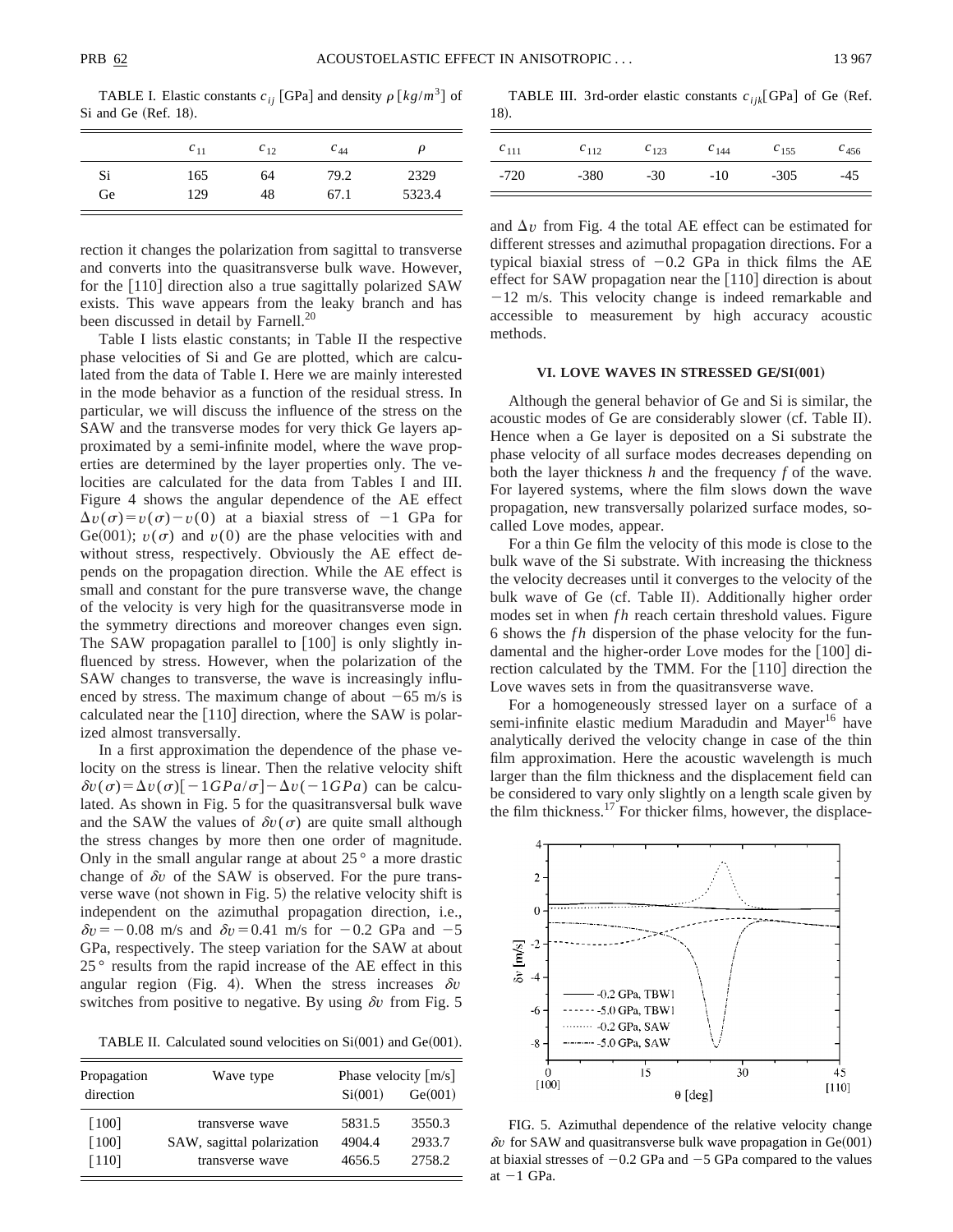

FIG. 6. Phase velocity of the fundamental (solid) and the first order (dashed) Love mode in the  $Ge/Si(001)$  layered system for wave propagation parallel to the  $[100]$  axis as function of the frequency-thickness product *fh*. The Love wave sets in at the velocity of the transverse bulk wave (dotted) of  $Si(001)$ .

ment component may change significantly also within the film. Then the AE effect depends also on the penetration depth of the wave. In particular, the AE effect is expected to be maximum when wavelength is much smaller than the thickness of the layer, because then the wave is completely localized within the stressed material. Hence measurements at high frequency, i.e., small wavelength, are preferred for stress investigation of thin films.

For Love waves on  $Ge/Si(001)$  the AE effect indeed approaches its maximum value when  $fh$  is infinite (see Fig. 7). It is interesting, however, that the AE effect approaches its maximum value rapidly. For an operation frequency of 10 GHz and a layer thickness of about 50 nm the velocity shift for the fundamental Love mode parallel to  $[110]$  is about  $-45$  m/s at stress of  $-1$  GPa. According to  $\delta v(\sigma)$  the velocity shift for this structure is about  $-10$  m/s for  $-0.2$  GPa. For the higher-order modes the AE effect increases much more rapidly than for the fundamental mode and can even reach higher values. Furthermore, in agreement with the behavior of the quasitransverse bulk wave the AE effect changes sign when the Love mode propagation turns from the  $\lceil 100 \rceil$  to the  $\lceil 110 \rceil$  direction.

In Fig. 8 the velocity change is calculated for a Love



FIG. 7. Phase velocity shift  $\Delta v$  of the fundamental and higherorder Love waves propagating parallel to the  $[100]$  and  $[110]$  direction for  $-1$  GPa biaxially stressed Ge films on Si $(001)$  as function of the frequency-thickness product *f h*.



FIG. 8. Dependence of the phase velocity change  $\Delta v$  on the frequency  $f$  of the Love mode in  $[100]$  and  $[110]$  direction for a inhomogeneously stressed  $Ge/Si(001)$  system (see text).

wave in a inhomogeneously stressed Ge films on  $Si(001)$ reported recently.<sup>10</sup> The Ge film consists of three sublayers of thicknesses of 1, 60, and 40 nm exhibiting biaxial stress of 5, 0.6, and 0.13 GPa, respectively. For this system the maximum velocity shift of the Love mode is about 13 m/s in the [100] direction and  $-23$  m/s in the [110] direction. However, the AE effect increases rapidly with frequency and reaches almost the maximum well below 10 GHz. Figure 9 displays the penetration dependence of the particle displacement  $(i.e.,$ the shear-horizontal component  $\xi_2$ ) into the material (i.e., along  $x_3$ ). The oscillation is increasingly localized near the surface when the frequency increases. Below 1 GHz the oscillation amplitude within the layer is nearly constant. For higher frequencies, however, the amplitude changes drastically already within the film. Although at 10 GHz the velocity shift is close to its maximum value  $(cf. Fig. 8)$  the wave still penetrates considerably into the unstressed Si substrate.

### **VII. CONCLUSION**

We adapted the TMM (transfer-matrix method) $14$  to calculate the acoustic wave propagation in layered systems un-



FIG. 9. Dependence of the particle displacement with respect to the penetration depth into the inhomogeneously stressed  $Ge/Si(001)$ system for Love mode propagation in  $[100]$  direction at  $f = 1$  GHz  $s$  (solid), 5 GHz (dashed), and 10 GHz (dash dotted). The three differently stressed Ge layers  $(1 \text{ nm}, 5 \text{ GPa}; 60 \text{ nm}, 0.6 \text{ GPa}; 40 \text{ nm},$ 0.13 GPa) are indicated by dotted vertical lines. Notice that at higher frequencies the wave is increasingly localized within the Ge film, although the velocity shift is close to its maximum value (cf. Fig.  $8$ ).